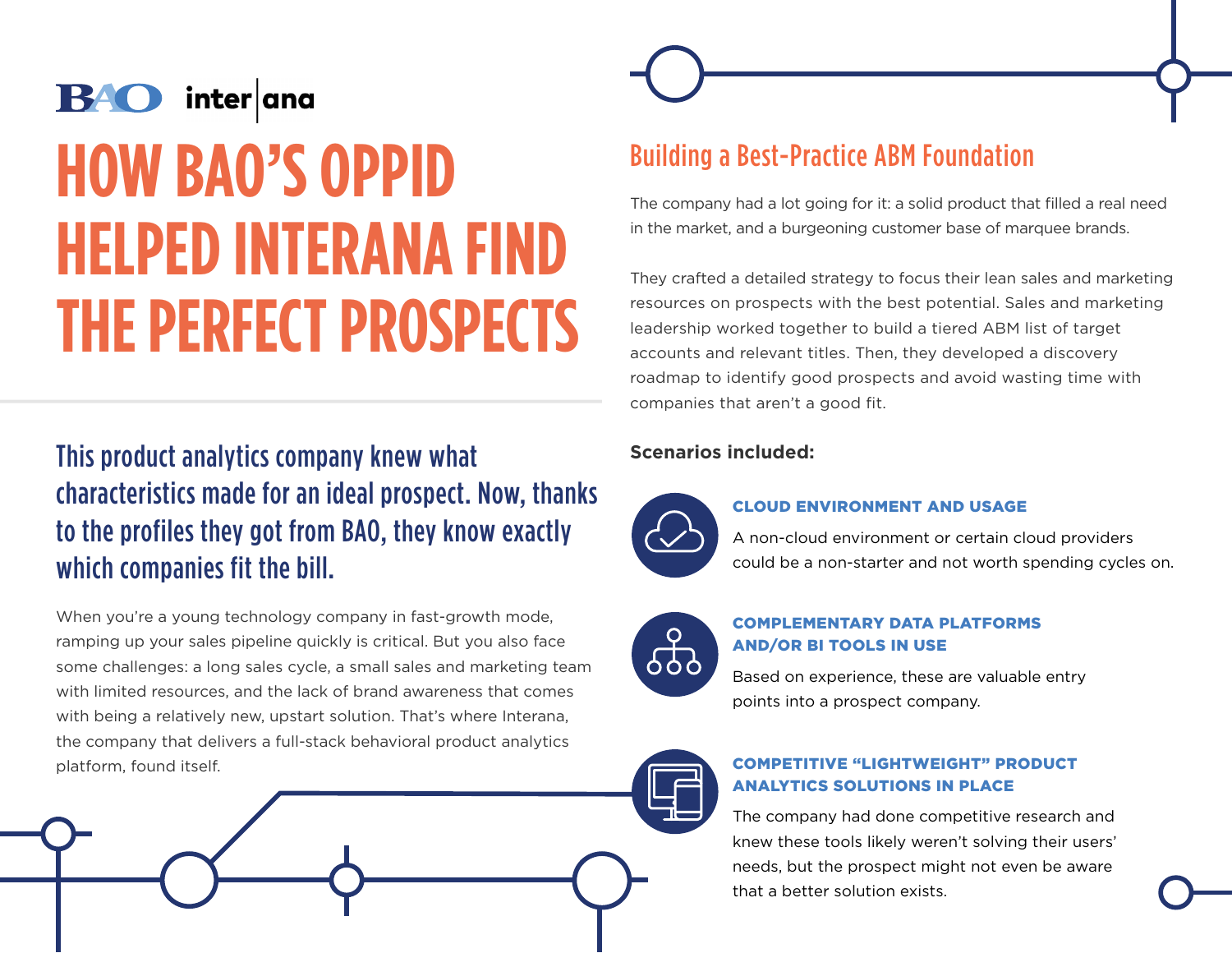## The Devil Is in the Execution

The marketing team cranked up content creation and demand generation to reach the right titles in the target accounts with messaging to address key use cases. And the AEs tackled the accounts with the MQLs marketing delivered, meetings secured by the SDRs, and through their own outreach.

While the team had the discovery roadmap for identifying the prospects with the highest potential, *finding* them was a different story. The information they needed to make those determinations isn't something you can get from the usual data sources, like DiscoverOrg. And while the marketing team's lead gen partners were using a variety of intent signals, which is valuable information, that wasn't providing those key details either.

As a result, the AEs, together with the SEs, created a detailed discovery process to "workshop" with each prospect to uncover the information about their needs, cloud and data platform environment, current analytics stack, etc. But this took time—time that lengthened an already-long sales cycle and ate up sales productivity.

## A Better Way to Perform Discovery

## **That's when Interana turned to BAO's [Opportunity Identification](https://www.baoinc.com/services/opportunity-identification) (OppIDTM) service.**

OppID delivers actionable intelligence about prospects, including insight into the current state of their IT infrastructure, specific trigger events like contract expirations, the pains and challenges they are experiencing, the competitive products that are installed, and who will own the deal. BAO worked with Interana to develop a custom profile to provide the details their discovery process was designed to uncover.



BAO put a microscope on our market and helped us understand not only the persona, but the tipping point of engagement."

**SCOTT LEATHERMAN** *CMO at Interana*